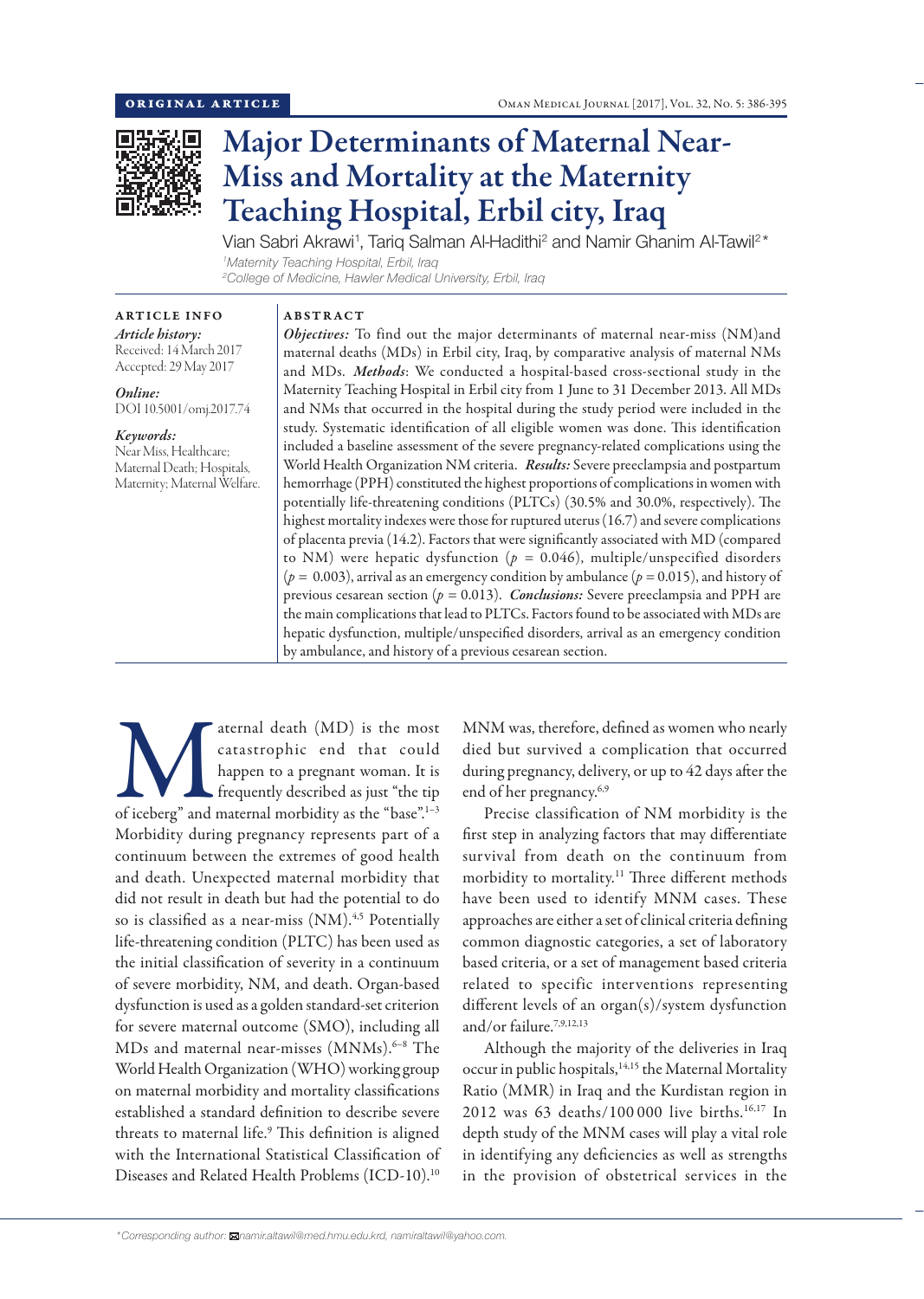Kurdistan region and will be useful in correcting and strengthening the obstetrical care, hence further reducing MMR. Additionally, epidemiological data on MNM cases are not available in the Kurdistan region.

The objective of this study, therefore, was to determine the major determinants of MNM and mortality events in Erbil city by comparative analysis.

# METHODS

We conducted a hospital-based cross-sectional study at Erbil Maternity Teaching Hospital. Data collection was done between 1 June and 31 December 2013. This hospital is the only public tertiary care hospital with 313 beds in Erbil governorate, in the Kurdistan region of Iraq. Erbil governorate has a population of around 1 613 223.18 In the previous five years, thousands of displaced Iraqis and Syrian refugees in Erbil increased the population to more than 2 000 000.19 The hospital provides emergency obstetric and gynecological care 24 hours a day.

All MDs and NMs that occurred in the hospital during the study period were included in the study. A systematic identification of the eligible women for the study was done. This identification included a baseline assessment of the severe pregnancy-related complications using the WHO NM criteria.<sup>20</sup> However, not all WHO criteria were applicable; therefore, a local modification of the criteria was made. For this reason, the severe forms of the five complications of PLTCs used by the WHO (postpartum hemorrhage (PPH), preeclampsia/ hemolysis elevated liver enzymes and low platelet count (HELLP), eclampsia, sepsis or systemic infection, and ruptured uterus) were expanded to include cases of the severe forms of complications of abortion, complications of ectopic pregnancies, complications of abruptio placentae, complications of placenta previa, and other complications associated with SMO.

The operational definitions and indicators used at the hospital are those recommended by the WHO.20 A modified WHO structured questionnaire was filled by direct interview of each woman during her hospital stay. Data on sociodemographic characteristics (including age, education, occupation, and residence), obstetric characteristics, and antenatal care was obtained. The completed questionnaire was double-checked for

any missing data. Data not provided by the patient was obtained from their medical record including contributory and associated causes.

The occupation of the women was categorized into three groups: high professionals (medical doctors, dentists, engineers, university teaching staff, lawyers, directors); non-manual skilled or semi-skilled occupations (school teachers, clerks, healthcare workers (excluding doctors, dentists and pharmacists), small business owners); and manual, partly-skilled or unskilled occupations (labor workers, casual workers). Unemployed and retired women were classified according to their previous occupation.21 Housewives and students were categorized into two separate groups.

Critical intervention describes transfusion of three units of blood products or more, laparotomy (including hysterectomy but excluding cesarean section), and admission to the close observation care unit (COCU) for six hours or more as no intensive care unit (ICU) was available. The term prolonged labor refers to abnormal or difficult childbirth or labor for more than 24 hours. Anemia refers to low hemoglobin level  $(< 6$  g/dL) or clinical signs of severe anemia in women without severe hemorrhage, according to Filippi et al.<sup>22</sup> The mortality index (MI) was calculated by dividing the number of MDs by the number of women with SMO and is expressed as a percentage.<sup>20</sup>

Data were analyzed using IBM SPSS Statistics for Windows, version 20 (IBM Corp., Armonk, N.Y., USA). Chi-squared test of association was used to compare proportions. A *p*-value  $\leq 0.050$  was considered statistically significant.

## RESULTS

During the seven-month data collection period, 17 353 live births were registered. A total of 180 women with PLTCs were diagnosed, of which 155 women required critical interventions, and 153 developed SMOs ending with 142 MNMs and 11 MDs.

The mean age±standard deviation of women with PLTCs was  $29.0\pm7.0$  years (range 15–49 years),  $29.0\pm6.8$  years (range 15–49 years) for women with MNMs, and  $29.9\pm9.3$  years (range  $15-49$  years) for MDs ( $p = 0.881$ ). Mean gravidity was  $3.6 \pm 2.8$  $(range 1-16)$  for MNM and  $4.4\pm3.5$  (range 1-11) for MDs ( $p = 0.780$ ), and parity was  $2.9 \pm 2.3$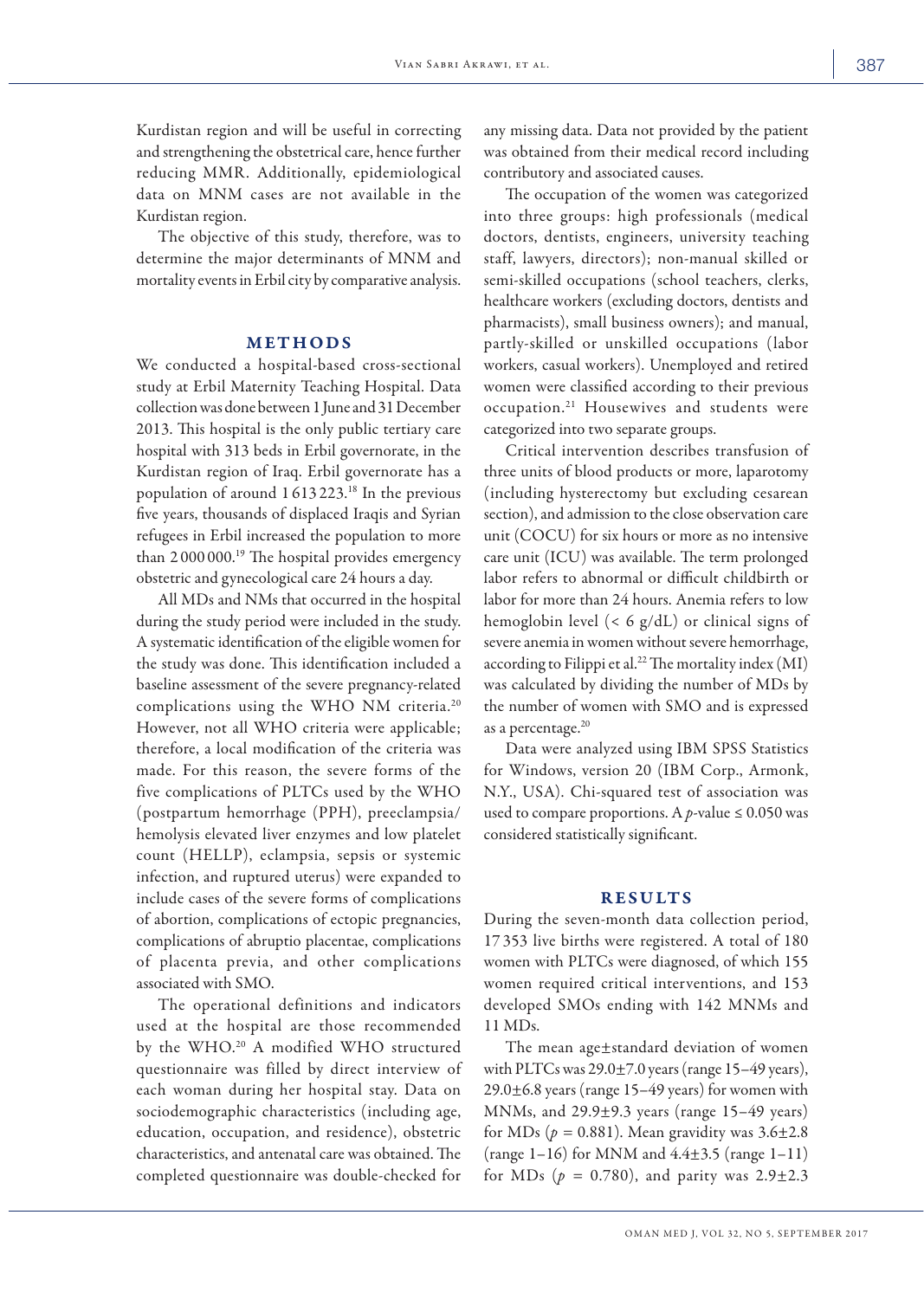| <b>Variables</b>                   | <b>PLTC</b><br>n (%) | <b>SMO</b><br>$\bf n$      | <b>MNM</b><br>n (%) | MD<br>n (%) | $p$ -value <sup>†</sup> |
|------------------------------------|----------------------|----------------------------|---------------------|-------------|-------------------------|
| Age, years                         |                      |                            |                     |             |                         |
| < 20                               | 14(7.7)              | 11                         | 9(6.3)              | 2(18.1)     | 0.082                   |
| $20 - 39$                          | 156 (86.6)           | 133                        | 126 (88.7)          | 7(63.6)     |                         |
| $\geq 40$                          | 10(5.5)              | $\boldsymbol{\mathcal{Y}}$ | 7(4.9)              | 2(18.1)     |                         |
| Education                          |                      |                            |                     |             |                         |
| Illiterate                         | 78 (43.3)            | 69                         | 61(43.0)            | 8(72.7)     | 0.763                   |
| Read and write                     | 40(22.2)             | 31                         | 29(20.4)            | 2(18.1)     |                         |
| Primary school graduate            | 28(15.6)             | 23                         | 22(15.4)            | 1(9.0)      |                         |
| Intermediate school graduate       | 13(7.2)              | 12                         | 12(8.4)             | 0(0.0)      |                         |
| Secondary school graduate          | 10(5.5)              | 8                          | 8(5.6)              | 0(0.0)      |                         |
| Higher education*                  | 11(6.1)              | 10                         | 10(7.0)             | 0(0.0)      |                         |
| Occupation                         |                      |                            |                     |             |                         |
| High professionals                 | 8(4.4)               | 7                          | 7(4.9)              | 0(0.0)      | 1.000                   |
| Non-manual or semi-skilled         | 7(3.8)               | 6                          | 6(4.2)              | 0(0.0)      |                         |
| Manual partly-skilled or unskilled | 14(7.7)              | 11                         | 10(7.0)             | 1(9.0)      |                         |
| Housewife                          | 143 (79.4)           | 123                        | 113(79.6)           | 10(90.9)    |                         |
| Student                            | 8(4.4)               | 6                          | 6(4.2)              | 0(0.0)      |                         |
| Residence**                        |                      |                            |                     |             |                         |
| Urban                              | 96(53.3)             | 84                         | 78 (54.5)           | 6(54.5)     | 1.000                   |
| Rural                              | 84(46.6)             | 69                         | 64(45.1)            | 5(45.4)     |                         |
| Gravidity                          |                      |                            |                     |             |                         |
| 1                                  | 54(30.0)             | 45                         | 43(30.2)            | 2(181)      | 0.734                   |
| $2 - 4$                            | 67(37.2)             | 57                         | 52(36.6)            | 5(45.4)     |                         |
| $\geq 5$                           | 59(32.7)             | 51                         | 47(33.0)            | 4(36.3)     |                         |
| Parity                             |                      |                            |                     |             |                         |
| $\boldsymbol{0}$                   | 6(3.3)               | $\epsilon$                 | 5(3.5)              | 1(9.0)      | 0.351                   |
| $1 - 4$                            | 134 (74.4)           | 114                        | 107(75.3)           | 7(63.6)     |                         |
| $\geq$ 5                           | 40(22.2)             | 33                         | 30(21.1)            | 3(27.2)     |                         |
| Total                              | 180 (100.0)          | 153                        | 142 (100.0)         | 11 (100.0)  |                         |

| Table 1: Sociodemographic and obstetric characteristics of the study population. |  |  |
|----------------------------------------------------------------------------------|--|--|
|----------------------------------------------------------------------------------|--|--|

*PLTC: potentially life-threatening condition; SMO: severe maternal outcome; MNM: maternal near-miss; MD: maternal death.* 

*\*Diploma, B.Sc., and postgraduate degrees.*

*\*\*Categorized according to the availability of municipality services.*

*† MNMs and MDs comparison.*

(range  $0-13$ ) for MNM and  $3.6\pm3.0$  (range  $0-9$ ) for  $MDs (p = 0.570).$ 

There were no significant variations in the sociodemographic and obstetric characteristics of the two groups [Table 1].

The mean best estimate gestational age in completed weeks (obstetric/neonatal) was 31.5±10.4 weeks (range 6–42 weeks) for MNM cases and 34.6±6.3 weeks (range 22–40 weeks) for cases of MD ( $p = 0.999$ ). A statistically significant difference  $(p = 0.004)$  was demonstrated between the two categories of dead fetus (stillbirth and early neonatal death). All dead fetuses of MDs were stillbirths while this number was only 36.1% of the MNMs [Table 2].

Severe preeclampsia and PPH constituted the highest proportions of complications in women with PLTCs (30.5% and 30.0%, respectively). The proportions of preeclampsia were 29.5% and 36.3%, while those of severe PPH were 30.9% and 27.2% in MNM and MD cases, respectively. Hypertensive disorder constituted the highest underlying disorder (40.5%) followed by obstetric hemorrhage (34.4%) in women with PLTCs. The proportion of hypertensive disorders were 40.8% and 54.5%, while those of obstetric hemorrhage were 35.2% and 27.2% in MNM and MD cases, respectively. There were no significant differences between the two groups of SMOs in the proportions of severe complications and underlying causes. The highest mortality indexes



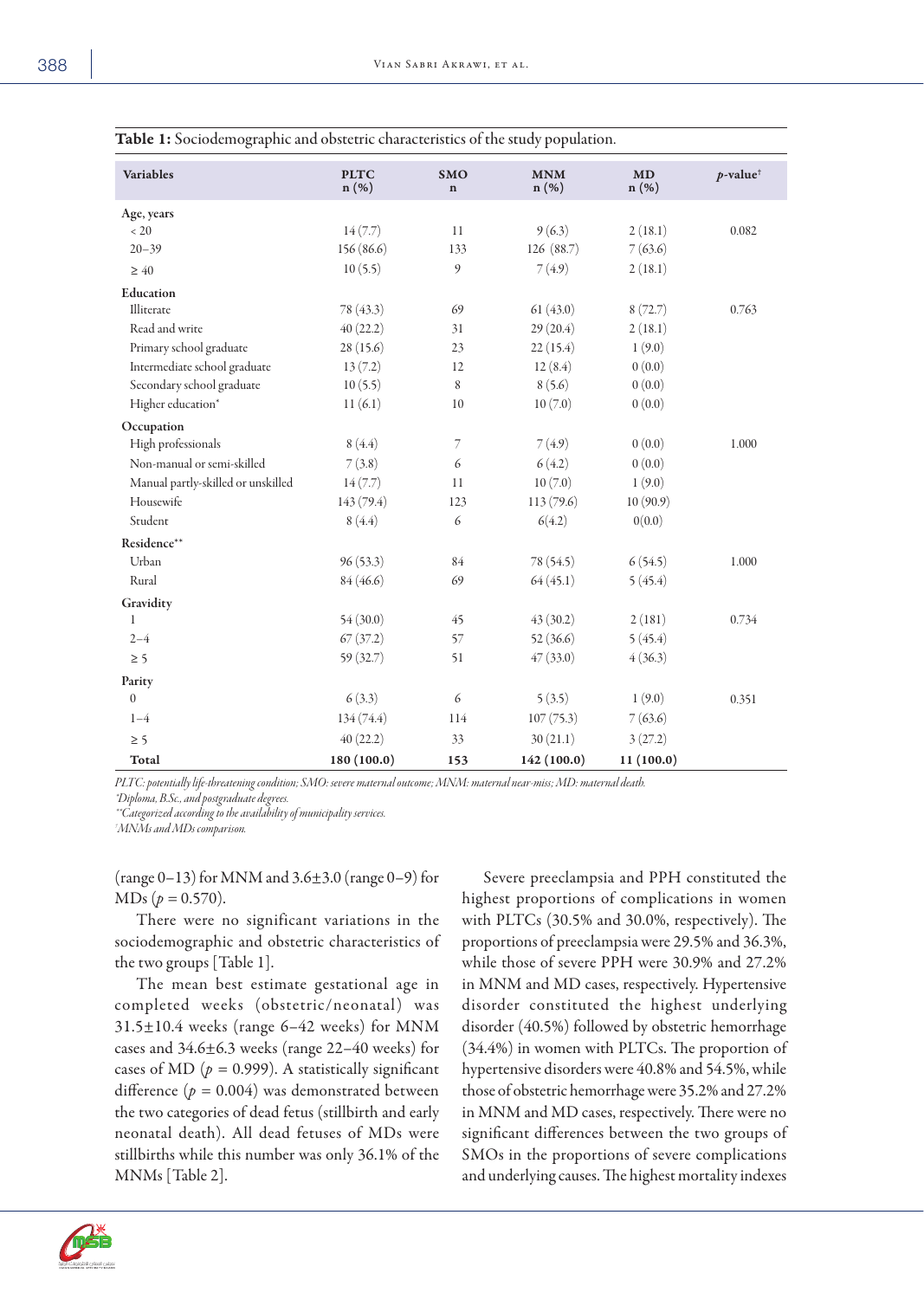| <b>Variables</b>                                                                                          | <b>PLTC</b><br>$n = 180$ | <b>SMO</b><br>$n = 153$ | <b>MNM</b><br>$n = 142$                     | <b>MD</b><br>$n = 11$                       | $p$ -value <sup>†</sup> |
|-----------------------------------------------------------------------------------------------------------|--------------------------|-------------------------|---------------------------------------------|---------------------------------------------|-------------------------|
| History of antenatal care                                                                                 |                          |                         |                                             |                                             |                         |
| Non-attendance                                                                                            | 34(18.8)                 | 27                      | 23(16.1)                                    | 4(36.3)                                     | 0.132                   |
| $<$ 4 visits                                                                                              | 75(41.6)                 | 62                      | 60(42.2)                                    | 2(18.1)                                     |                         |
| $\geq 4$ visits                                                                                           | 71(39.4)                 | 64                      | 59(41.5)                                    | 5(45.4)                                     |                         |
| Final mode of delivery or abortion*                                                                       |                          |                         |                                             |                                             |                         |
| Vaginal delivery                                                                                          | 61(33.8)                 | 50                      | 45(31.6)                                    | 5(45.4)                                     | 0.510                   |
| Cesarean section                                                                                          | 87(48.3)                 | 76                      | 71(50.0)                                    | 5(45.4)                                     |                         |
| Complete abortion                                                                                         | 4(2.2)                   | 2                       | 2(1.4)                                      | 0(0.0)                                      |                         |
| Curettage/vacuum                                                                                          | 9(5.0)                   | 8                       | 8(5.6)                                      | 0(0.0)                                      |                         |
| Medical methods for uterine evacuation                                                                    | 3(1.6)                   | 3                       | 2(1.4)                                      | 1(9.0)                                      |                         |
| Laparatomy for ectopic pregnancy                                                                          | 14(7.7)                  | 12                      | 12(8.4)                                     | 0(0.0)                                      |                         |
| Laparatomy for ruptured uterus                                                                            | 1(0.5)                   | 1                       | 1(0.7)                                      | 0(0.0)                                      |                         |
| Women discharged still pregnant                                                                           | 1(0.5)                   | 1                       | 1(0.7)                                      | 0(0.0)                                      |                         |
| Women died still pregnant                                                                                 | 0(0.0)                   | $\mathbf{0}$            | 0(0.0)                                      | 0(0.0)                                      |                         |
| Best estimate of gestational age in completed<br>weeks (obstetric/neonatal) for delivery or<br>abortion** | $n = 179$                | $n = 152$               | $n = 141$                                   | $n = 11$                                    |                         |
| < 28                                                                                                      | 36(20.1)                 | 31                      | 29(20.5)                                    | 2(18.1)                                     |                         |
| $28 - 36$                                                                                                 | 50(27.9)                 | 47                      | 44(31.2)                                    | 3(27.2)                                     | 0.649                   |
| $> 36$                                                                                                    | 93(51.9)                 | 74                      | 68(48.2)                                    | 6(54.5)                                     |                         |
| Vital status of the infant $\geq 24$ weeks                                                                | $n = 149$                | $n = 127$               | $n = 117$                                   | $n = 10$                                    |                         |
| Live                                                                                                      | 92(61.7)                 | 74                      | 70(59.8)                                    | 4(40.0)                                     | 0.318                   |
| Dead                                                                                                      | 57(38.2)                 | 53                      | 47(40.1)                                    | 6(60.0)                                     |                         |
| Stillbirth                                                                                                | 24(42.1)                 | 23                      | $17(36.1)$ <sup><math>\text{†}</math></sup> | $6(100.0)$ <sup><math>\text{†}</math></sup> | 0.004                   |
| Early neonatal death                                                                                      | 33(57.8)                 | 30                      | $30(63.8)$ <sup>††</sup>                    | $0(0.0)$ <sup><math>\dagger</math></sup>    |                         |

## Table 2: Obstetric variables and vital status of infants.

*Data given as n(%).* 

*PLTC: potentially life-threatening condition; SMO: severe maternal outcome; MNM: maternal near-miss; MD: maternal death.* 

*\*Three cases delivered in the way to the hospital.*

*\*\*One woman with PLTC was discharged while still pregnant and not included in the best estimate of gestational age for delivery or abortion.*

*† MNMs and MDs comparison.*

*††Out of total dead infants.*

(MIs) for specified obstetric causes were those for ruptured uterus (16.7%) and severe complications of placenta previa (14.2%) [Table 3].

Cardiovascular, multiple/unspecified, and coagulation/hemorrhage organ/system dysfunctions constituted the majority of organ dysfunctions developed by women with SMOs (60.7%, 60.1%, and 38.5%, respectively). There were significant differences between cases of MNM and MD in developing hepatic dysfunction (*p =* 0.046) and multiple/unspecified dysfunctions (*p =* 0.003) only. The MI was 18.2% for uterine dysfunction/ hysterectomy, and 16.1% for hepatic dysfunction. Details of organ dysfunctions are shown in Table 4.

Over half (53.0%) of MNM cases developed on arrival to the hospital, compared with 9.0% of MD cases (*p =* 0.003). Nearly 55.0% of MDs were referred from other health facilities, compared

with 39.4% of MNM cases. All referred MDs were referred from a rural hospital, while this number was only 32.1% of MNMs (*p =* 0.053). Nearly 55.0% of MDs arrived in emergency condition by ambulance, while only 21.1% of MNM cases arrived by ambulance ( $p = 0.015$ ). Around 86.0% of women with PLTCs underwent critical interventions. Admission to the COCU was significantly higher (*p =* 0.020) among MNMs cases (90.0%) than MD cases (60.0%). Previous cesarean was the only contributory/associated cause significantly higher (*p =* 0.013) among MD cases (54.5%) than MNM cases (19.0%) [Table 5].

# DISCUSSION

The need for investment in the field of maternity services could be monitored by assessing the quality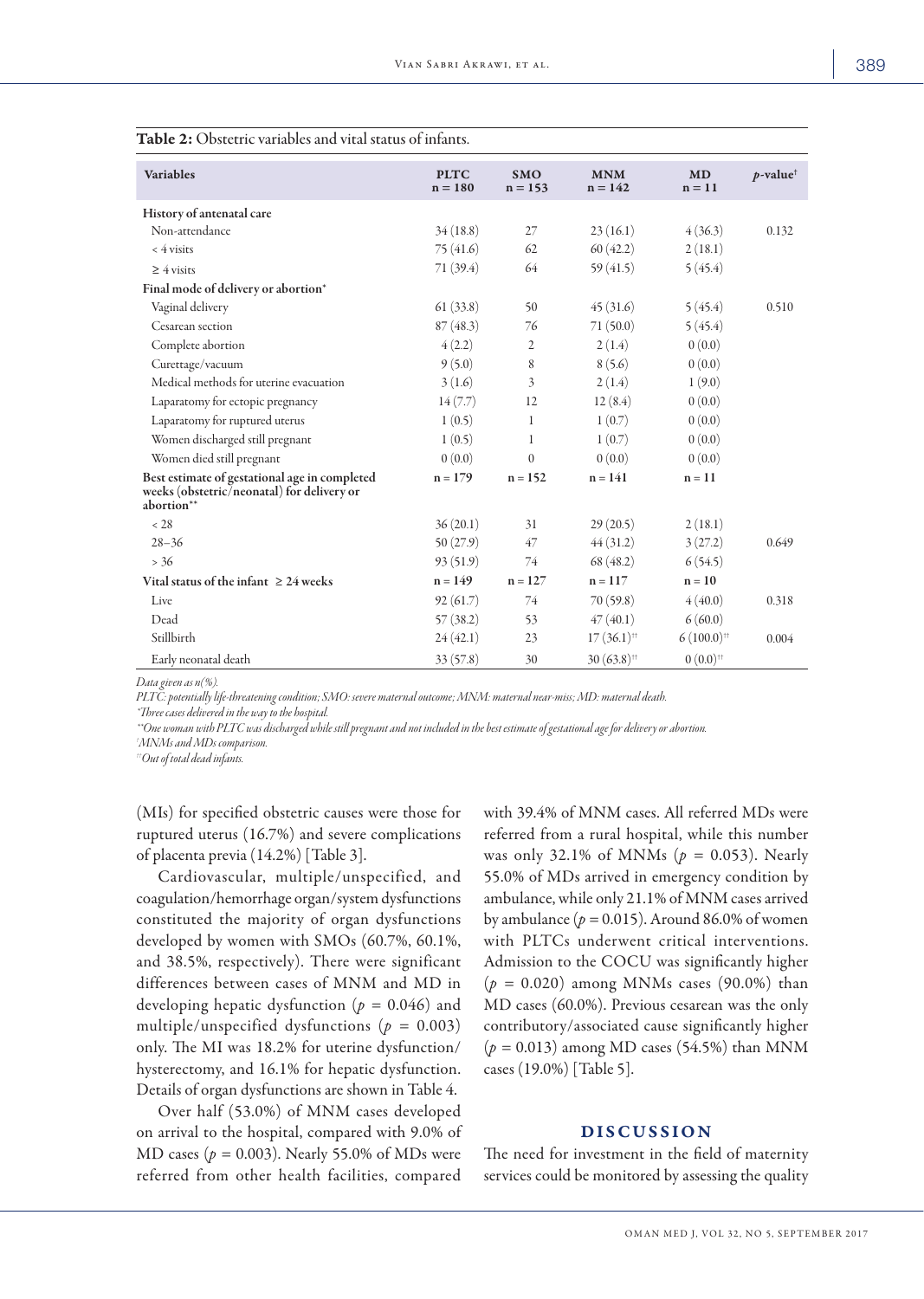| MI<br>(% ) |
|------------|
| 9.4        |
| 8.7        |
| 11.1       |
| 5.6        |
| 6.3        |
| 8.3        |
| 14.2       |
| 16.7       |
| 8.3        |
| 0.0        |
| 0.0        |
| 0.0        |
| 16.7       |
| 0.0        |
| 0.0        |
| 20.0       |
|            |

# Table 3: Severe complications and underlying causes in the study population.

*Data given as n(%).*

*PLTC: potentially life-threatening condition; SMO: severe maternal outcome; MNM: maternal near-miss; MD: maternal death; IM: mortality index.* 

*\*More than one severe complication or underlying cause was detected.*

*\*\*Including severe complications of PPH, abruption and placenta previa.*

*† MNMs and MDs comparison.*

*††Obstetric, medical, and surgical complications other than the above (e.g., diabetes mellitus and pulmonary embolism).*

of obstetric care. Because NM cases are likely to have characteristics in common with cases of MD, a thorough investigation of the determinants and factors that result in MNM can provide more information and highlight areas that need better management.<sup>8</sup>

This cross-sectional hospital-based investigation of MNM and mortality was conducted for the first time in the Kurdistan region of Iraq. We used a modified WHO near-miss approach and criteria,<sup>20</sup> adding certain severe complications that fulfill the

| Organ dysfunction*                           | <b>SMO</b><br>$n = 153$ | <b>MNM</b><br>$n = 142$ | <b>MD</b><br>$n = 11$ | $p$ -value <sup>†</sup> | MI<br>$(\% )$ |
|----------------------------------------------|-------------------------|-------------------------|-----------------------|-------------------------|---------------|
| Cardiovascular dysfunction                   | 93(60.7)                | 83 (58.4)               | 10(90.9)              | 0.051                   | 10.7          |
| Respiratory dysfunction                      | 36(23.5)                | 31(21.8)                | 5(45.4)               | 0.131                   | 13.8          |
| Renal dysfunction                            | 42(27.4)                | 36(25.3)                | 6(54.5)               | 0.072                   | 14.3          |
| Coagulation/hemorrhage/system<br>dysfunction | 59(38.5)                | 52(36.6)                | 7(63.6)               | 0.107                   | 11.8          |
| Hepatic dysfunction                          | 31(20.2)                | 26(18.3)                | 5(45.4)               | 0.046                   | 16.1          |
| Neurological dysfunction                     | 28(18.3)                | 24(16.9)                | 4(36.3)               | 0.118                   | 14.3          |
| Uterine dysfunction/hysterectomy             | 11(7.1)                 | 9(6.3)                  | 2(18.1)               | 0.181                   | 18.2          |
| Multiple/unspecified disorders**             | 92(60.1)                | 81(57.0)                | 11(100.0)             | 0.003                   | 12.0          |

| <b>Table 4:</b> $\text{Organ}(s)/\text{system}$ dysfunction and/or failure of women with SMO. |  |  |  |  |  |  |  |  |  |  |
|-----------------------------------------------------------------------------------------------|--|--|--|--|--|--|--|--|--|--|
|-----------------------------------------------------------------------------------------------|--|--|--|--|--|--|--|--|--|--|

*Data given as n(%).*

*SMO: severe maternal outcome; MNM: maternal near-miss; MD: maternal death; IM: mortality index..* 

*\*Some women had more than one type of organ dysfunction.*

*\*\*Woman with more than one disorder or more than one unspecified disorder.*

*† The comparison is between MNMs and MDs.*

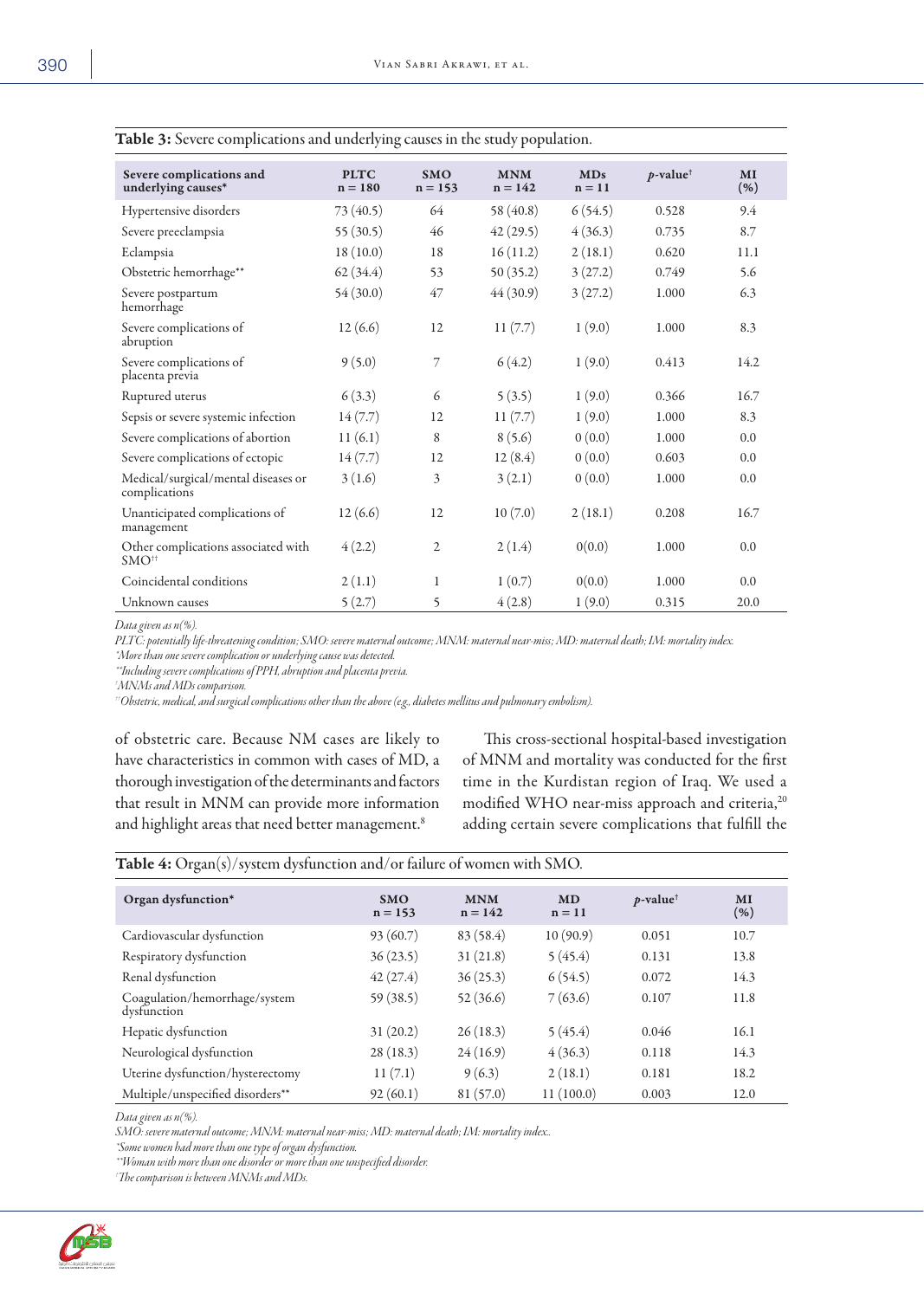| <b>Variables</b>                                                    | <b>PTLC</b><br>$n = 180$ | <b>SMO</b><br>$n = 153$ | <b>MNM</b><br>$n = 142$ | <b>MD</b><br>$n = 11$ | $p$ -value <sup>†</sup> |
|---------------------------------------------------------------------|--------------------------|-------------------------|-------------------------|-----------------------|-------------------------|
| Development of the event                                            |                          |                         |                         |                       |                         |
| On arrival                                                          | 96(53.3)                 | 84                      | 83(58.4)                | 1(9.0)                | 0.003                   |
| During hospitalization                                              | 84(46.6)                 | 69                      | 59(41.5)                | 10(90.9)              |                         |
| Referring from another health facility                              | 73(40.5)                 | 62                      | 56(39.4)                | 6(54.5)               |                         |
| PHC                                                                 | 14(19.1)                 | 11                      | 11(19.6)                | $0(0.0)^*$            |                         |
| Rural hospital                                                      | 26(35.6)                 | 24                      | 18(32.1)                | $6(100.0)^{*}$        |                         |
| Private clinic                                                      | 22(30.1)                 | 19                      | 19(33.9)                | $0(0.0)^*$            | 0.053                   |
| Private hospital                                                    | 8(10.9)                  | 5                       | 5(8.9)                  | $0(0.00)^*$           |                         |
| Unspecified                                                         | 3(4.1)                   | 3                       | 3(5.3)                  | $0(0.0)^*$            |                         |
| <b>Emergency status</b>                                             |                          |                         |                         |                       |                         |
| Not an emergency                                                    | 50(27.7)                 | 36                      | 33(23.2)                | 3(27.2)               |                         |
| Emergency by ambulance                                              | 41(22.7)                 | 36                      | 30(21.1)                | 6(54.5)               | 0.015                   |
| Emergency by private car                                            | 89(49.4)                 | 81                      | 79(55.6)                | 2(18.1)               |                         |
| Women underwent critical interventions*                             | 155(86.1)                | 141                     | 131(92.2)               | 10(90.9)              |                         |
| Transfusion of blood products                                       | 133(85.8)                | 121                     | 111(84.7)               | $10(100.0)^*$         | 0.357                   |
| Laparotomy including hysterectomy and excluding cesarean<br>section | 28(18.0)                 | 26                      | 24(18.3)                | $2(20.0)^*$           | 1.000                   |
| Admission to COCU                                                   | 134 (86.4)               | 124                     | 118(90.0)               | $6(60.0)^{*}$         | 0.020                   |
| Contributory/associated causes**                                    |                          |                         |                         |                       |                         |
| Anemia                                                              | 82(45.5)                 | 68                      | 65(45.7)                | 3(27.3)               | 0.347                   |
| Previous cesarean section                                           | 41(22.7)                 | 33                      | 27(19.0)                | 6(54.5)               | 0.013                   |
| Prolonged/obstructed labor                                          | 50(27.7)                 | 38                      | 34(23.9)                | 4(36.4)               | 0.467                   |
| Other causes or condition                                           | 8(4.4)                   | 8                       | 8(5.6)                  | 0(0.0)                | 1.000                   |

Table 5: Development of the event, referrals from other facilities, emergency status, critical interventions, contributory, and associated causes of the study population.

*Data given as n(%).*

*PLTC: potentially life-threatening condition; SMO: severe maternal outcome; MNM: maternal near miss; MD: maternal death; PHC: primary health care; COCU: close observation care unit.* 

*\*Some women required more than one critical intervention.*

*\*\*Severe cases have more than one contributory cause.*

*† MNMs and MDs comparison.*

*‡ Out of those referred from another health facility*

*# Out of women underwent critical interventions.*

clinical, laboratory, and management criteria used to identify a NM. This approach has been used in studies in low-resource setting areas in Malaysia,<sup>23</sup> Indonesia, 24,25 South Africa, 26 Uganda, 27 rural Sudan,<sup>28</sup> Pakistan,<sup>29</sup> Tanzania,<sup>30</sup> and Brazil.<sup>31,32</sup> The adoption of PLTCs in this study as the initial classification in a continuum of maternal severe morbidity has been adopted in other studies in Tanzania,30 Brazil,31,32 and Iraq (Baghdad).33

We found no significant variations in the sociodemographic and obstetric characteristics of MNM and MD cases, in agreement with studies from Indonesia,<sup>24</sup> rural Sudan,<sup>28</sup> and Tanzania,<sup>30</sup> and the WHO's 2005 global survey on maternal and perinatal health.<sup>34</sup> However, a Turkish study<sup>35</sup> reported a significant difference in the gravidity of both groups. The majority of MNM cases and MDs were in their third and forth decades of life, which

reflects the usual age of marriage and reproduction. This finding is in agreement with those reported from Indonesia,<sup>24</sup> Turkey,<sup>35</sup> Brazil,<sup>36</sup> the Netherlands,<sup>37</sup> and Syria.<sup>38</sup> In the WHO's 2005 global survey,<sup>34</sup> NM was significantly associated with higher educational levels. Their finding could be attributed to the tendency of women with higher educational levels to seek early health advice or undergo a cesarean section. In our study, a higher proportion of illiterate women was demonstrated among the MDs group than the MNM cases (non-significant). In agreement with other studies,<sup>24,35-38</sup> most MNMs and MDs were in multiparous or multigravida women. A study in India,39 reported that primiparas were slightly more in the MNM group.

In this study, we found no significant variations between MNMs and MDs antenatal care, final mode of delivery or abortion, gestational age, and vital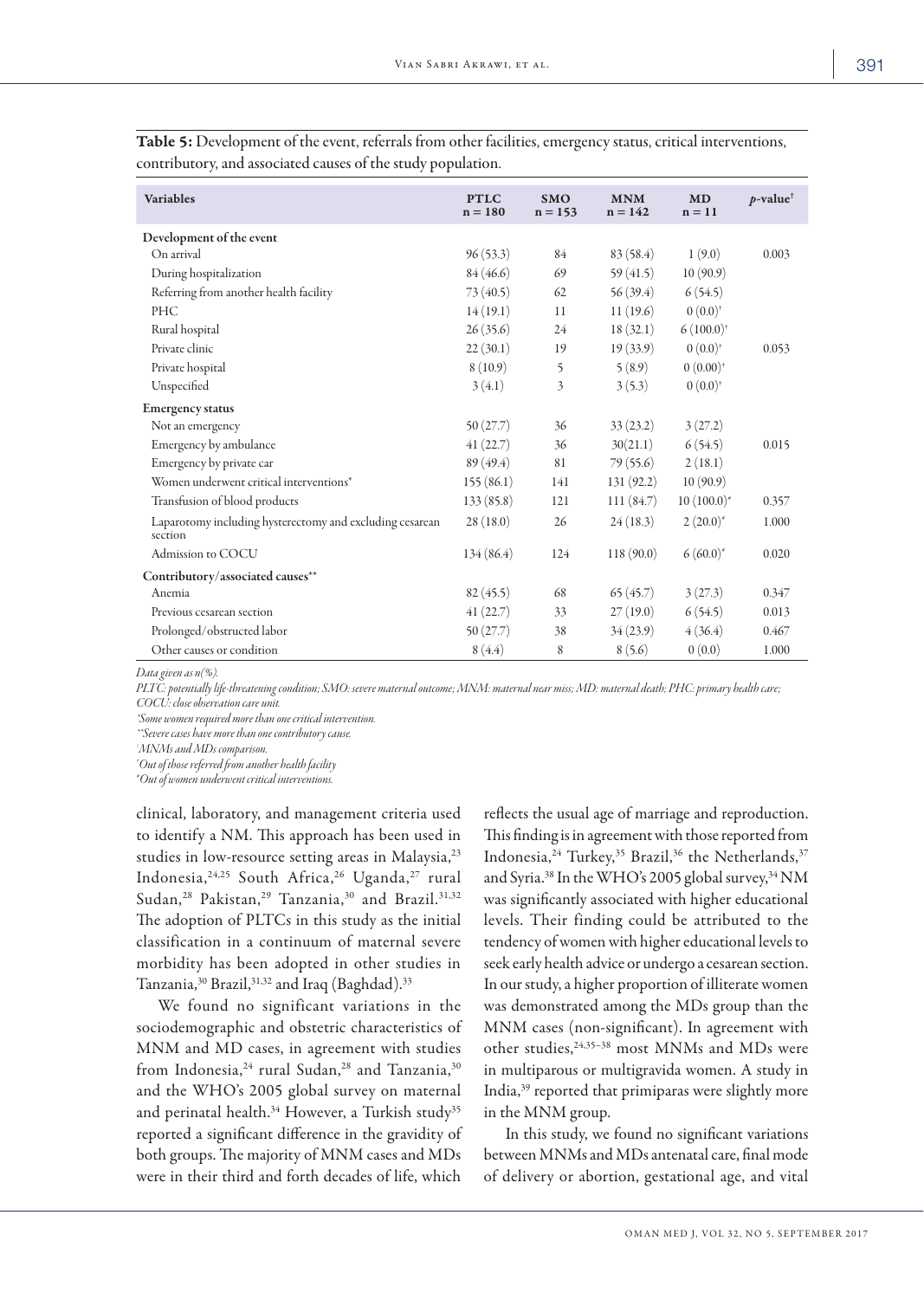status of the infant. These findings are in agreement with those reported in Tanzania<sup>30</sup> and Turkey.<sup>35</sup> The proportion of non-attendance to antenatal care among the MDs group was twice that of the MNMs group. A study in Nigeria,<sup>40</sup> reported that non-visiting of antenatal care, at least once, was a significant risk factor for MD. Around half of the women with MNMs or MDs delivered by cesarean section, while a study in Baghdad<sup>33</sup> reported this as more than 60%. In Brazil,<sup>31</sup> cesarean section was a significant protective factor for progression to MNMs and MD. Some authors consider cesarean section delivery as a factor that increased the chance of a woman becoming a NM case by five times; however, this association may be influenced by confounding factors.<sup>41</sup> Thus, it is still debatable whether cesarean section is a determinant for NM or is a consequence of this condition.<sup>41,42</sup> The WHO recommends cesarean section rates of 15% and identifies higher rates as both potentially harmful and costly to mothers and health care systems.<sup>43</sup> Cesarean section has been reported to increase maternal morbidity in Latin America.<sup>44</sup>

Most MNMs and MDs cases occurred in the third trimester of gestation. This finding is in agreement with those reported from Indonesia,<sup>24</sup> Pakistan,<sup>29</sup> Tanzania,<sup>30</sup> Turkey,<sup>35</sup> and Syria.<sup>38</sup> In rural Sudan,<sup>28</sup> the gestational age of MNMs was significantly higher than that of MDs. The stillbirth rate in MD cases (100%) was significantly higher than that of MNMs (36%). In the WHO's 2005 global survey,<sup>34</sup> and studies in Brazil<sup>32,44</sup> and Uganda<sup>45</sup> stillbirth was significantly associated with progression of PLTCs to MNMs and MDs.

The main underlying causes and severe complications responsible for NM and MD in our study were severe preeclampsia, severe postpartum hemorrhage, and eclampsia. Other studies revealed similar determinants.24,28,38,40,46,47 There were no significant variations in the underlying causes and severe complications responsible for MNMs and MDs. This finding indicates that NM review of the disease process can be a useful surrogate of MD analysis.22,32,40,48 However, in a study from Turkey,35 significant variations were detected in the proportions of severe complications among the two groups of SMOs. Including the MI for each disease process allows the assessment of the standard of care with respect to common causes of MDs. The highest MI for known severe complications and

underlying causes in this study was that of ruptured uterus (16.7%), which constitutes a significant threat to the survival of affected patients and the poorest level of care. Similarly, the level of care provided for pregnancies complicated by severe complications of placenta previa and eclampsia also deserve special attention. These could reflect the lack of adoption of a clear and up-to-date evidence-based protocol for treating these conditions.

In the study from Nigeria,<sup>40</sup> ruptured uterus had the highest MI with significant variations between the two groups of SMOs. Sepsis had the highest MI in studies from rural Sudan,<sup>28</sup> Brazil,<sup>32</sup> Syria,<sup>38</sup> India,<sup>39</sup> and Bolivia.<sup>49</sup>

Hypertensive disorders and obstetric hemorrhage were the most common underlying causes of PLTCs. More than half of MD cases developed hypertensive disorders (with a relatively high MI) similar to that revealed by previous studies.<sup>38,40,46,47,49,50</sup> In South Africa, hypertensive disorders were the commonest direct cause of MDs.<sup>51</sup> In Indonesia,<sup>24</sup> rural Sudan,<sup>28</sup> and Baghdad<sup>33</sup> studies, obstetric hemorrhage constituted the highest cause followed by hypertensive disorders. The highest revealed MI was that for women with unknown causes (20.0%). However, the unknown causes constituted the least frequency (3.3%) of severe complications and underlying causes associated with mortality. These findings could reflect lack of knowledge or incomplete recording and lack of autopsy to evaluate those deaths. In an Indian study in Ahmad Abad,<sup>52</sup> medical disorders had the highest MI.

Cardiovascular dysfunction was the commonest organ/system dysfunction reported in this study for MNMs and MD groups followed by multiple or unspecified disorders. Similar findings were reported in Indonesia<sup>24</sup> and Baghdad.<sup>33</sup> In the mentioned study from Indonesia, the majority (77.3%) of NM cases had one major organ dysfunction, 16.0% had two, 4.6% had three, and 2.0% had four or more. In a study from Baghdad,<sup>33</sup> 212 women with NM were studied; 16 of the MDs had organ dysfunction (one had unspecified organ dysfunction, and nine had multiple organ dysfunctions).

The highest MI was that for uterine dysfunction/ hysterectomy (18.2%), although it constituted the least proportion of organ dysfunction in SMOs (7.1%). This high MI is compatible with that of ruptured uterus, which reflects either a delay in diagnosis and care of obstructed labor and previous

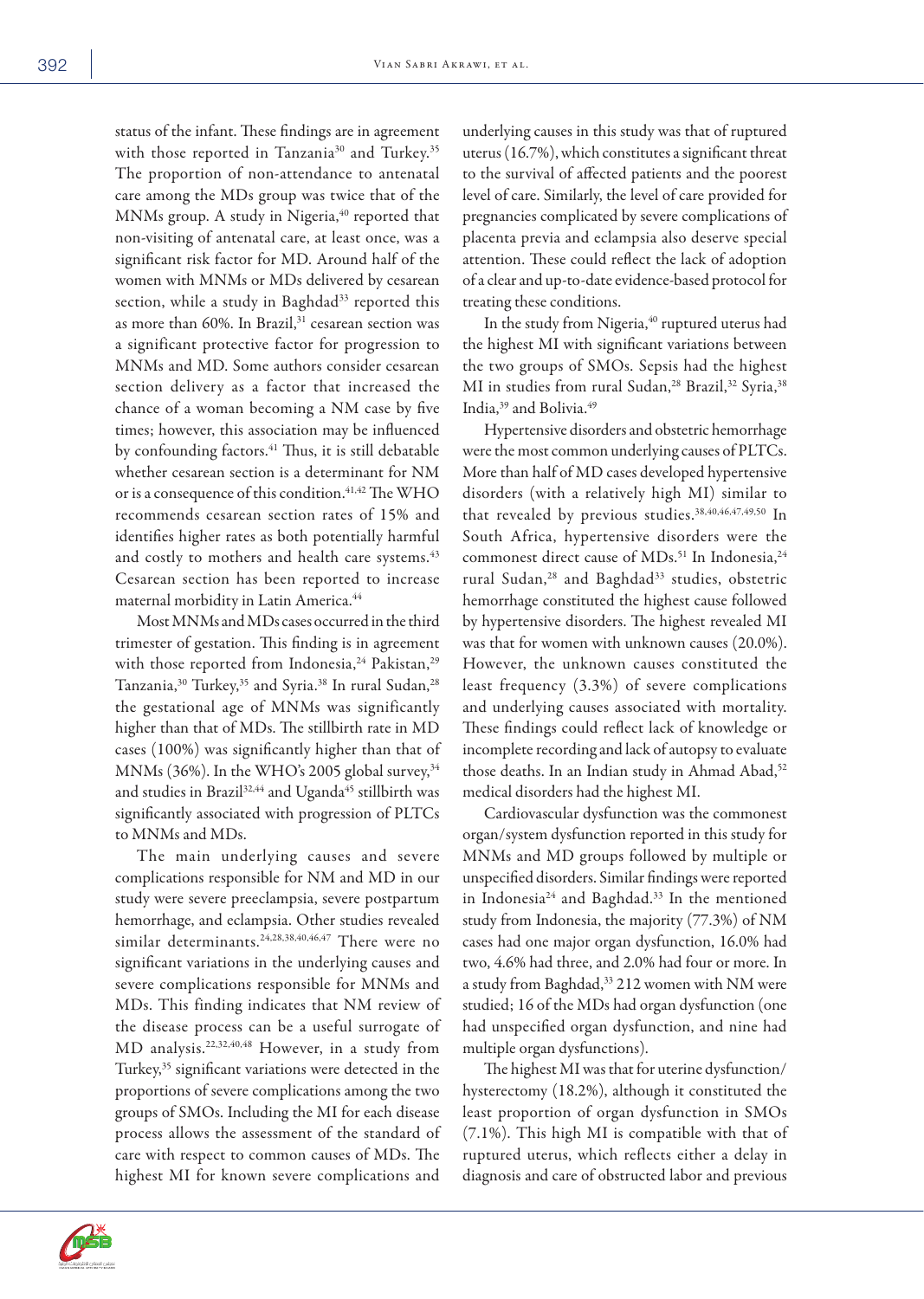scar. Coagulation disorders had the highest MI in the study from Ahmad Abad.<sup>52</sup>

In this study, a significantly higher proportion of MNMs (over 50%) developed on arrival to the hospital, while around 91% of MDs developed during hospitalization. In the study from Uganda,<sup>27</sup> a similar significant association was detected between MD and the timing of complications. In Tanzania,<sup>30</sup> half of women who delivered at home were referred to hospital, and all MDs were identified in-hospital.

The high MDs developed during hospitalization could reflect an error in diagnosis and clinical decision-making or lack of medical supplies and staff proficiency in the management of obstetric emergencies. This is further corroborated by the finding that all referred MDs were referred from rural hospitals. It might also reflect late arrival in critical conditions taking into consideration that more than half of MDs arrived by ambulance in an emergency condition. On the other hand, the high proportion of MNMs on arrival could reflect less of a delay in reaching the hospital or in deciding to seek care. A lack of medical supplies and staff proficiency has been reported in previous studies.<sup>5,38,49</sup> Studies in rural Sudan,<sup>28</sup> Syria,<sup>38</sup> Nigeria,<sup>40</sup> and Uganda<sup>45</sup> reported that most women with PLTCs were referred from other health facilities in critical condition. Similarly, in our study, around two-thirds of women with PLTCs were referred from rural hospital or private clinic in an emergency condition. Most cases of MNMs and MDs arrived in an emergency condition, whether by ambulance or private car, with significant variations between the two groups of SMOs. This finding is similar to that reported in Tanzania.<sup>30</sup> In the Syrian study,<sup>38</sup> most women have arrived in critical condition by private car.

More than 90% of women with SMOs underwent critical intervention(s) with no significant variations between the two SMO groups. However, a significantly higher rate of admission to the COCU was demonstrated among the MNMs group. A similar finding was reported in Uganda.<sup>27</sup> A study from Brazil,<sup>32</sup> found a significant association of MNMs and admission to intensive care for more than two days. Transfusion of blood and blood products was the most common intervention in both groups of SMOs with no significant difference, a finding which was similarly reported in Uganda.<sup>53</sup> In Tanzania,<sup>30</sup> no significant difference in the rate of laparotomy in both groups of SMO was demonstrated, similar to our study. However, in Turkey,35 a significant difference in the laparotomy rate was demonstrated between the two groups of SMO. A significantly higher proportion of MDs had a previous cesarean section than women with MNM. However, studies in Tanzania<sup>30</sup> and Brazil,<sup>36</sup> revealed no significant variations. In the Nigerian study,<sup>40</sup> no significant variation in the proportion of anemia was detected between the two groups of SMO, which was similarly revealed by this study.

# **CONCLUSION**

Major determinants, including demographic, obstetrics characteristics (antenatal care, final mode of delivery or abortion, gestational age, and vital status of the infant), underlying and associated causes of MNMs and MDs, are similar. Severe preeclampsia and PPH were the main complications leading to PLTCs. Factors found to be associated with MD were hepatic dysfunction, multiple/unspecified disorders, arrival to hospital as an emergency condition by ambulance, and history of previous cesarean section. These findings would guide the hospital administration to issue recommendations that may lead to a decrease in maternal mortalities.

#### *Disclosure*

The authors declared no conflicts of interest. No funding was received for this study. The protocol of the study was approved by the Research Ethics Committee of the Kurdistan Board of Medical Specialties. A written informed consent was obtained from each woman (or her guardian) before being enrolled in the study.

#### *Acknowledgements*

The authors would like to acknowledge the role of the staff of the Maternity Teaching Hospital in assisting the investigator in completing the data collection.

### references

- 1. Ashford L. Hidden suffering: Disabilities from pregnancy and childbirth in less developed countries. Population Reference Bureau. 2002 [cited 2016 June 24]. Available from: http://www.prb.org/pdf/hiddensufferingeng.pdf.
- 2. Reichenheim ME, Zylbersztajn F, Moraes CL, Lobato G. Severe acute obstetric morbidity (near-miss): a review of the relative use of its diagnostic indicators. Arch Gynecol Obstet 2009 Sep;280(3):337-343.
- 3. Paruk F, Moodley J. Severe obstetric morbidity. Curr Opin Obstet Gynecol 2001 Dec;13(6):563-568.
- Nashef SA. What is a near miss? Lancet 2003 Jan;361(9352):180-181.
- 5. Stones W, Lim W, Al-Azzawi F, Kelly M. An investigation of maternal morbidity with identification of life-threatening 'near miss' episodes. Health Trends 1991;23(1):13-15.
- 6. Ronsmans C, Filippi V. Reviewing severe maternal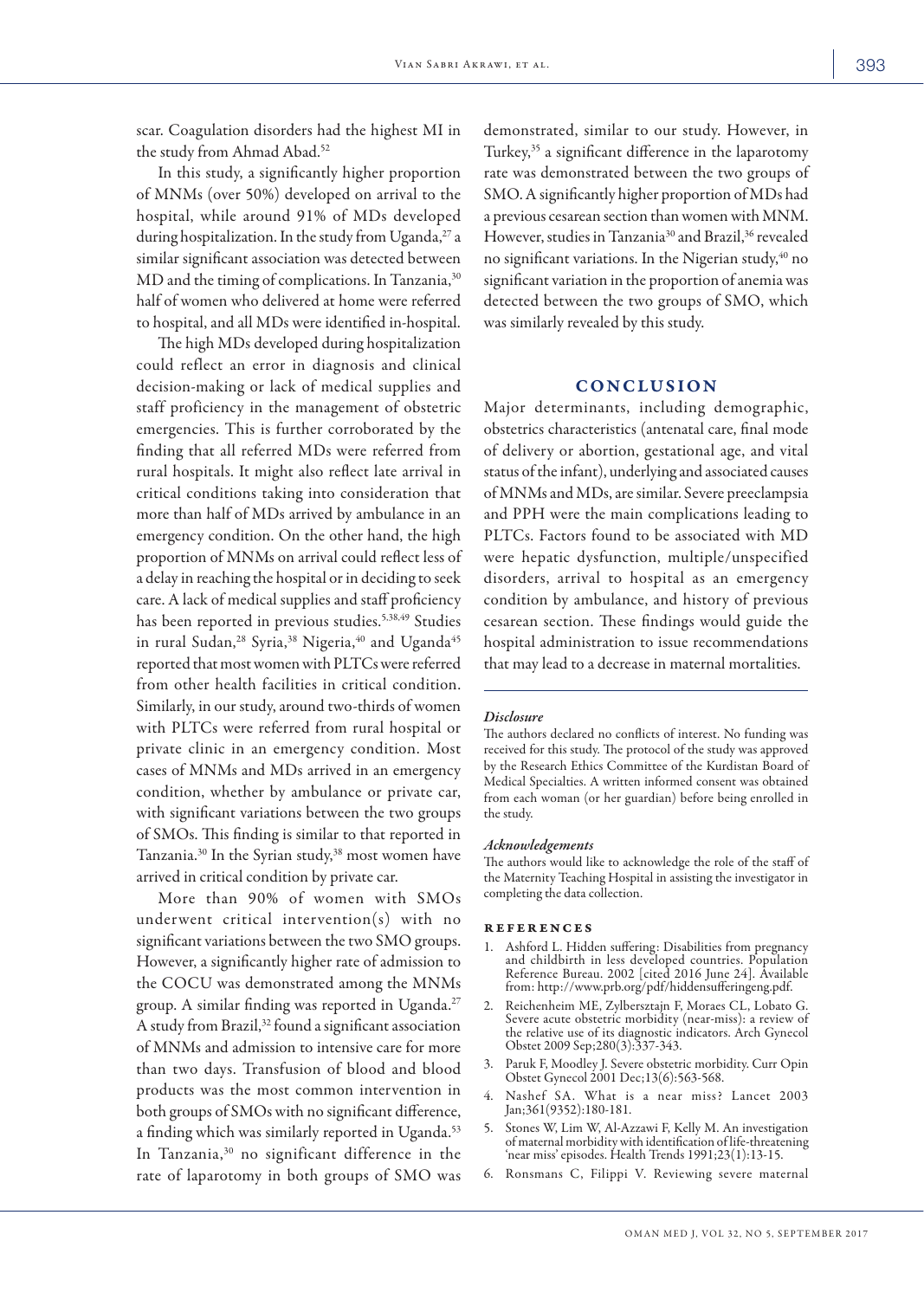morbidity: learning from survivors of life threatening<br>complications. In: WHO: Beyond the numbers: Reviewing maternal deaths and complications to make pregnancy safer. Geneva: WHO; 2004.

- 7. Mantel GD, Buchmann E, Rees H, Pattinson RC. Severe acute maternal morbidity: a pilot study of a definition for a near-miss. Br J Obstet Gynaecol 1998 Sep;105(9):985-990.
- 8. Tunçalp O, Hindin MJ, Souza JP, Chou D, Say L. The prevalence of maternal near miss: a systematic review. BJOG 2012 May;119(6):653-661.
- Say L, Souza JP, Pattinson RC; WHO working group on Maternal Mortality and Morbidity classifications. Maternal near miss–towards a standard tool for monitoring quality of maternal health care. Best Pract Res Clin Obstet Gynaecol 2009 Jun;23(3):287-296.
- 10. WHO. ICD-10: International statistical classification of diseases and health related problems. 10<sup>th</sup> revision. Geneva: WHO; 2010.
- 11. Geller SE, Rosenberg D, Cox SM, Kilpatrick S. Defining a conceptual framework for near-miss maternal morbidity. J Am Med Womens Assoc (1972) 2002;57(3):135-139.
- 12. Waterstone M, Bewley S, Wolfe C. Incidence and predictors of severe obstetric morbidity: case-control study. BMJ 2001 May;322(7294):1089-1093, discussion 1093-1094.
- 13. Minkauskiene M, Nadisauskiene R, Padaiga Z, Makari S. Systematic review on the incidence and prevalence of severe maternal morbidity. Medicina (Kaunas) 2004;40(4):299- 309.
- 14. Central Statistical Organization (CSO), Kurdistan Regional Statistics Office (KRSO), Ministry of Health (MOH), UNICEF. Iraq multiple indicator cluster survey (MICS-4) 2011: Preliminary report; 2012.
- 15. Burnham G, Hoe C, Hung YW, Ferati A, Dyer A, Hifi TA, et al. Perceptions and utilization of primary health care services in Iraq: findings from a national household survey. BMC Int Health Hum Rights 2011 Dec;11:15.
- 16. UNICEF. The state of the World's Children 2012. Children in an urban world [cited 2016 October 4]. Available from: http://www.unicef.org/sowc/files/SOWC\_2012-Main\_ Report\_EN\_21Dec2011.pdf.
- 17. WHO. World health statistics 2012 [cited 2016 October 4]. Available from: http://apps.who.int/iris/<br>bitstream/10665/44844/1/9789241564441\_eng.pdf.
- 18. Iraqi Ministry of Planning / Central Statistical Organization (CSO). Population projections by governorates, social origin for the year 2011 [cited 2016 October 5]. Available from: http://www.cosit.gov.iq/AAS13/population/pop(13).htm.
- 19. Displacement as a challenge and opportunity: Urban profile of refugees, internally displaced persons and host community. Erbil Governorate, Kurdistan Region of Iraq [cited 2016 October]. Available from: http://www.krso. net/files/articles/010916043642.pdf.
- 20. WHO. Evaluating the quality of care for severe pregnancy complications: The WHO near-miss approach for maternal health. Geneva: WHO. 2011 [cited 2016 October 5]. Available from: http://apps.who.int/iris/ bitstream/10665/44692/1/9789241502221\_eng.pdf.
- 21. Elias P. Social class and standard occupational classification. In: Rose D, editor. Official social classifications in the UK. Social Research Update, issue 9. Surrey: University of Surry; 1995.
- 22. Filippi V, Ronsmans C, Gohou V, Goufodji S, Lardi M, Sahel A, et al. Maternity wards or emergency obstetric rooms? Incidence of near-miss events in African hospitals. Acta Obstet Gynecol Scand 2005 Jan;84(1):11-16.
- 23. Nelissen E. Mduma E, Broerse J, Ersdal H, Evjen-Olsen B, van Roosmalen J, et al. Applicability of the WHO maternal near-miss criteria in a low-resource Setting. PLoS One 2013, 8(4): e61248 [cited 2016 October 5]. Avail journals.plos.org/plosone/article?id=10.1371%2Fjournal. pone.0061248.
- 24. Adisasmita A, Deviany PE, Nandiaty F, Stanton C,

Ronsmans C. Obstetric near miss and deaths in public and private hospitals in Indonesia. BMC Pregnancy Childbirth 2008 Mar;8:10.

- 25. Ronsmans C, Scott S, Adisasmita A, Deviany P, Nandiaty related illness and mortality (PRIAM) in two districts in West Java, Indonesia. BJOG 2009 Jan;116(1):82-90.
- 26. Gandhi MN, Welz T, Ronsmans C. Severe acute maternal morbidity in rural South Africa. Int J Gynaecol Obstet 2004 Nov;87(2):180-187.
- 27. Okong P, Byamugisha J, Mirembe F, Byaruhanga R, Bergstrom S. Audit of severe maternal morbidity in Uganda–implications for quality of obstetric care. Acta Obstet Gynecol Scand 2006;85(7):797-804.
- 28. Ali AA, Khojali A, Okud A, Adam GK, Adam I. Maternal near-miss in a rural hospital in Sudan. BMC Pregnancy Childbirth 2011 Jun;11:48.
- 29. Siddiqui SA, Soomro N, Shabih-ul-Hasnain F. Severe obstetric morbidity and its outcome in patients presenting in a tertiary care hospital of Karachi. J Pak Med Assoc 2012 Mar;62(3):226-231.
- 30. Nelissen EJ, Mduma E, Ersdal HL, Evjen-Olsen B, van Roosmalen JJ, Stekelenburg J. Maternal near miss and mortality in a rural referral hospital in northern Tanzania: a cross-sectional study. BMC Pregnancy Childbirth 2013 Jul;13:141.
- 31. Lotufo FA, Parpinelli MA, Haddad SM, Surita FG, Cecatti JG. Applying the new concept of maternal near-miss in an intensive care unit. Clinics (Sao Paulo) 2012;67(3):225- 230.
- 32. Zanette E, Parpinelli MA, Surita FG, Costa ML, Haddad SM, Sousa MH, et al. Brazilian Network for Surveillance of Severe Maternal Morbidity Group. Maternal near miss and death among women with severe hypertensive disorders: a Brazilian multicenter surveillance study. Reprod Health 2014 Jan;11(1):4.
- 33. Jabir M, Abdul-Salam I, Suheil DM. Al-Hilli W, Abulof maternal health care in Baghdad, Iraq. BMC Pregnancy and Childbirth 2013;13:11.
- 34. Souza JP, Cecatti JG, Faundes A, Morais SS, Villar J, Carroli G, et al; World Health Organization 2005 Global Survey on Maternal and Perinatal Health Research Group. Maternal near miss and maternal death in the World Health Organization's 2005 global survey on maternal and perinatal health. Bull World Health Organ 2010 Feb;88(2):113-119.
- 35. Simsek Y, Yilmaz E, Celik E, Celik O, Aydogan M, Togal T. The major clinical determinants of maternal death among obstetric near-miss patients: a tertiary centre experience. J Pak Med Assoc 2013;63:988-991.
- 36. Oliveira FC Jr, Surita FG, Pinto E Silva JL, Cecatti JG, Parpinelli MA, Haddad SM, et al; Brazilian Network for Surveillance of Severe Maternal Morbidity Study Group. Severe maternal morbidity and maternal near miss in the extremes of reproductive age: results from a national crosssectional multicenter study. BMC Pregnancy Childbirth 2014 Feb;14:77.
- 37. Zwart JJ, Richters JM, Öry F, de Vries JI, Bloemenkamp pregnancy, delivery and puerperium in the Netherlands: a nationwide population-based study of 371,000 pregnancies. BJOG 2008 Jun;115(7):842-850.
- 38. Almerie Y, Almerie MQ, Matar HE, Shahrour Y, Al Chamat AA, Abdulsalam A. Obstetric near-miss and maternal mortality in maternity university hospital, Damascus, Syria: a retrospective study. BMC Pregnancy Childbirth 2010 Oct;10:65.
- 39. Roopa PS, Verma S. Rai L, Kumar P, Pai MV, Shetty J. Near Miss obstetric events and maternal deaths in a tertiary care hospital: An audit. Journal of Pregnancy. 2013; Article ID 393758 [cited 2016 October 5]. Available from: https:// www.hindawi.com/journals/jp/2013/393758/.
- 40. Olopada FE, Lawoyin TO. Maternal mortality in a Nigerian